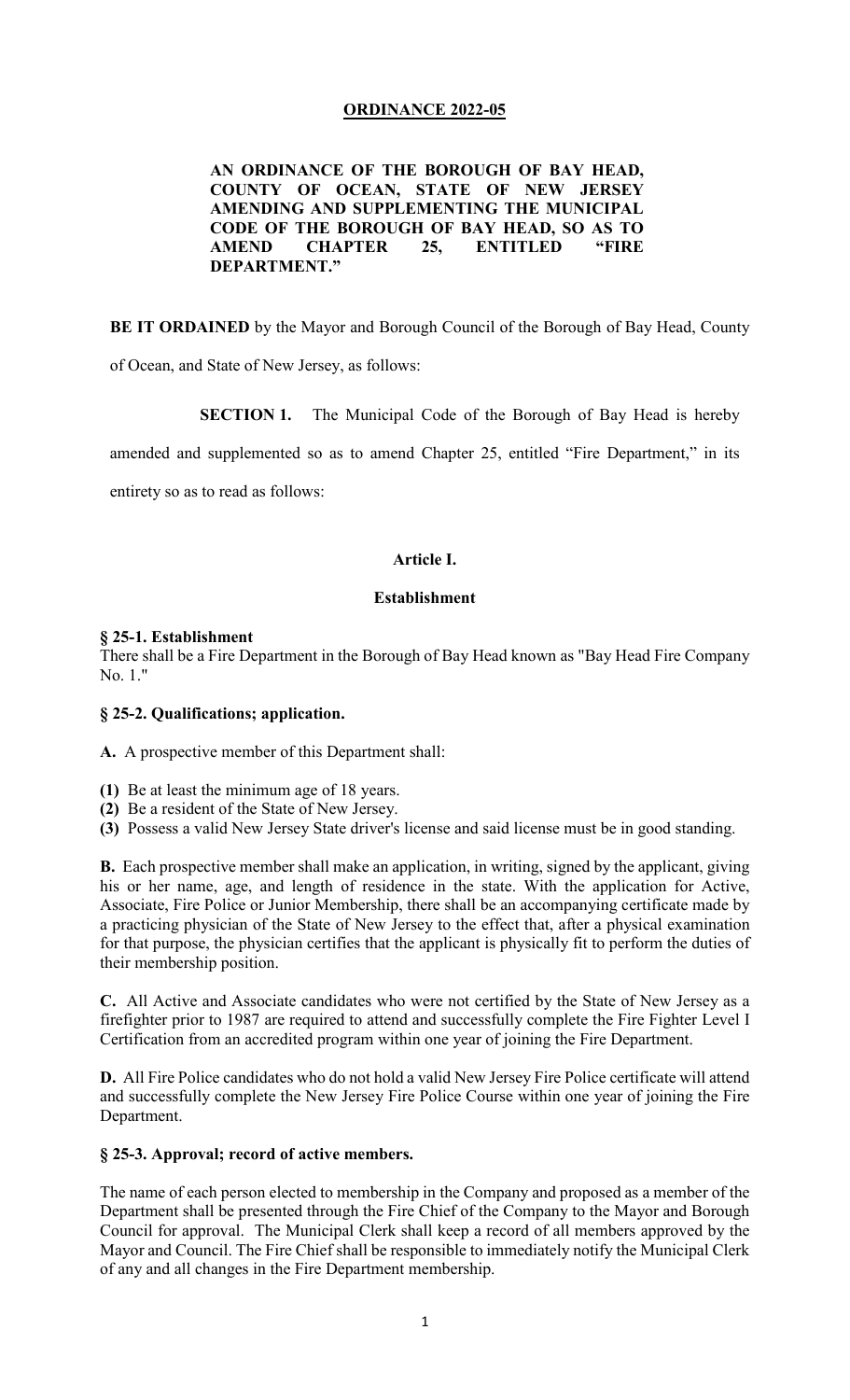# **§ 25-4. Organization; officers.**

[A.](https://ecode360.com/29465249#29465249) The Department shall fill their elected and appointed operational and administrative positions from its members according to its respective rules, regulations, and bylaws.

B. Fire Chief. Reporting to the Mayor and Council, the Fire Chief shall administer, plan, direct, and control all operational aspects of the Fire Department including fire-related administration, fire suppression, fire prevention and rescue activities, firefighting equipment, training of personnel, and preparation and execution of the Borough budget of the Department as authorized by all applicable laws, rules, and/or regulations. The Fire Chief will also administer applicable local, state, and federal fire regulations.

## **§ 25-5. Records.**

The Fire Chief will provide a monthly report to the Council member who chairs the Public Safety Committee listing all calls, training, and other operational activities for the preceding month.

## **§ 25-6. Junior Fire Company.**

There is hereby established a Junior Fire Company of Bay Head Fire Company No. 1. The Mayor and Council shall approve all active junior members, and all applicants shall be between the ages of 16 and 18 years of age. All other provisions of this article shall be applicable to, and control, said Junior Fire Company.

## **Article II.**

### **Length of Service Awards Program**

## **§ 25-7**. **Purpose.**

**[A.](https://ecode360.com/8933575#8933575)** The Borough Council deems it appropriate and necessary to act to ensure retention of existing volunteer members and to provide incentives for recruiting new volunteer members for Bay Head Fire Company No. 1.

**[B.](https://ecode360.com/8933576#8933576)** The Borough Council has determined that the creation of a Length of Service Awards Program will enhance the ability of Bay Head Fire Company # No. 1 to retain and recruit volunteer members of the fire company.

## **§ 25-8. Program created.**

A Length of Service Awards Program (LOSAP) is created in accordance with Chapter 388 of the Laws of 1997 (N.J.S.A. 40A:14-183 et seq.) to reward members of Bay Head Fire Company No. 1 for their loyal, diligent, and devoted services to the residents of the Borough of Bay Head.

## **§ [25-9. Contributions;](https://ecode360.com/8933561#8933578) administration.**

The LOSAP shall provide for an annual contribution that, effective as of the 2022 contribution year, shall be increased by the Consumer Price Index and compounded each year. The payment will be deposited to a deferred income account for each volunteer member who meets the criteria in this article. The contributions shall be made in accordance with a plan established by the Borough Council pursuant to P.L. 1997, c.388. The plan shall be administered in accordance with the laws of the State of New Jersey, the Internal Revenue Code of the United States of America and the terms of this article.

## **§ 25-10. Point system.**

The LOSAP shall provide for annual contributions to each eligible member who accumulates 50 or more points in accordance with the schedule entitled "LOSAP Point System," which is incorporated into this Chapter as Attachment 1.

## **§ 25-11. Annual cost.**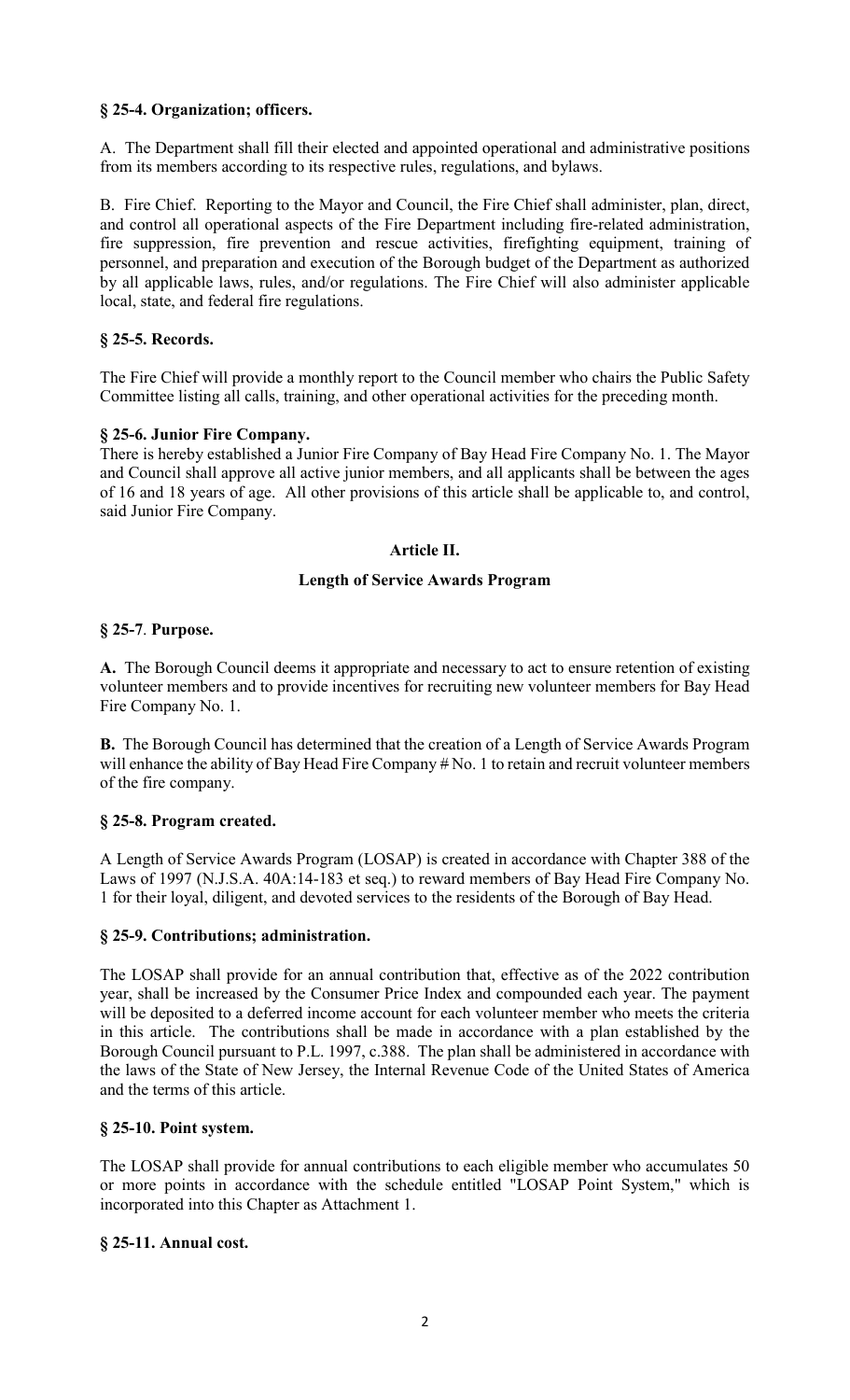The estimated cost of the program for regular annual services was calculated at \$20,000.00 per year as part of the Ballot Question in 2004. Costs are now significantly higher and will be available annually during the budget process.

# **§ 25-12. Referendum.**

**[A.](https://ecode360.com/8933583#8933583)** "LOSAP Ballot Question," incorporated into this Chapter as Attachment 2 was approved at the General Election held November 2, 2004.

**SECTION 2.** This ordinance shall take effect after second reading and publication as required by law.

ATTEST: APPROVED:

| Patricia M. Applegate, Municipal Clerk | William W. Curtis, Mayor |
|----------------------------------------|--------------------------|
| Introduced on First Reading:           | March 7, 2022            |
| Introduced on Second Reading:          | April 4, 2022            |
| Approved on Second Reading:            | April 4, 2022            |
| ATTEST:                                | <b>APPROVED:</b>         |

Patricia M. Applegate, Municipal Clerk William W. Curtis, Mayor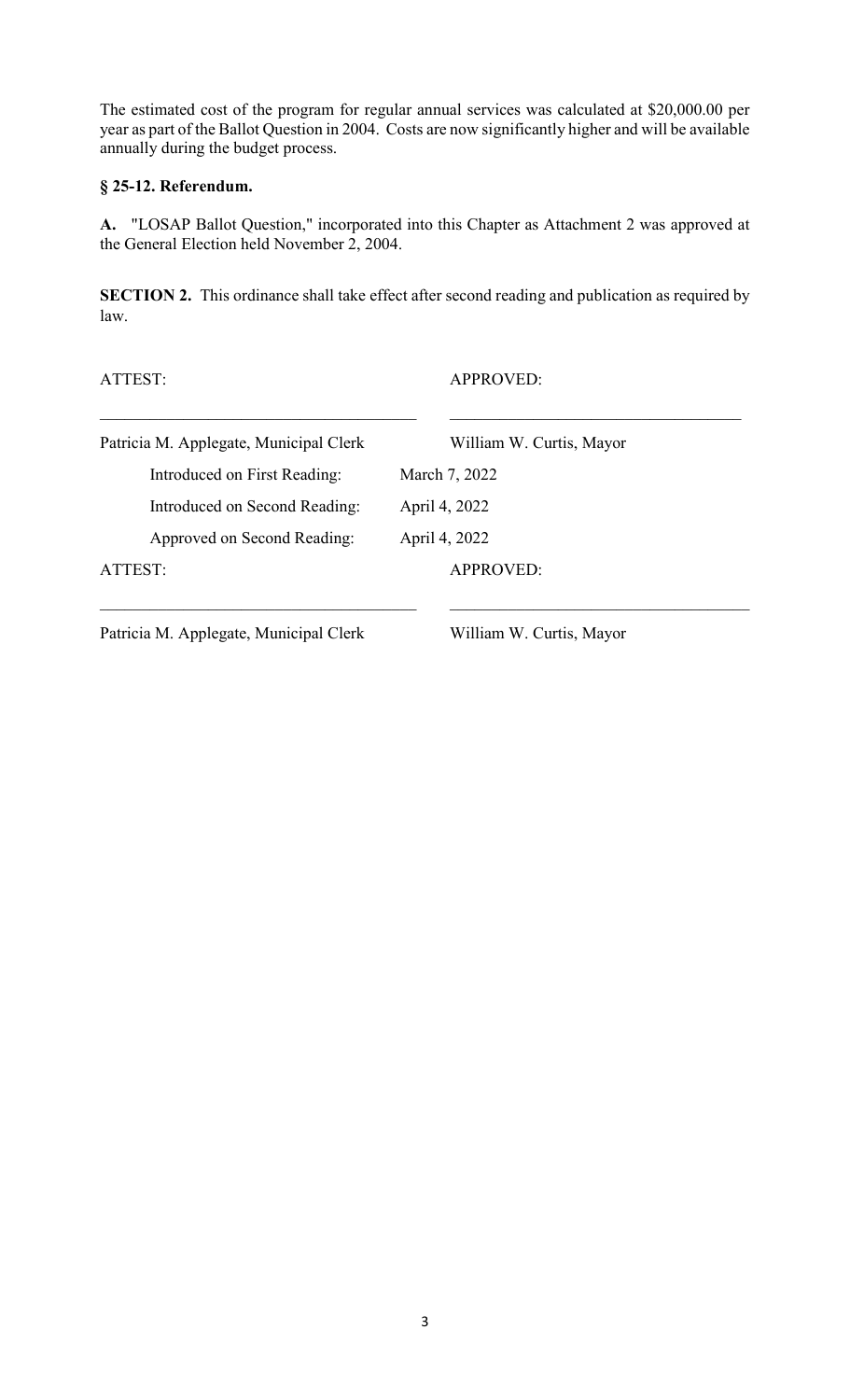#### CHAPTER 25. FIRE DEPARTMENT

#### Attachment 1

### Borough of Bay Head LOSAP POINT SYSTEM

A year of service shall be credited under the service award program for each calendar year after establishment of the program in which an eligible member in Bay Head Fire Company # No. 1 accumulates at least 50 points, provided that such individual is a member of the fire company for at least 6 months during the calendar year for which the credit is given under the program. Points shall be granted in accordance with the system set forth in this document.

### Emergency calls: 50 points maximum

The following formula will be used to determine point total for emergency calls: Percentage of fires attended times 0.5. Additionally, the categories of 'active', 'associate', and 'fire police' must attend a minimum of 25% of emergency calls to be eligible to receive LOSAP or the minimum percentage required for each category based on the by-laws of Bay Head Fire Company No. 1, whichever percentage is higher.

#### Drills: 20 points maximum

Two (2) points for each drill attended. A drill must be scheduled, announced, and open to all members to qualify.

#### Training: 10 points maximum

One (1) point for each verified two (2) hours of instruction/training in a formal training course. Two (2) points for each company training session approved by the Chief and announced and open to all members (command, pump, driver, etc.).

#### Meetings: 10 points maximum

One (1) point for each fire company meeting attended. A meeting must be scheduled and open to the entire membership to qualify.

#### Fire-related extra credit: 5 points maximum

Awarded at the discretion of and documented by the Chief for activities in support of fire operations (equipment maintenance, truck bay maintenance, etc.).

### Miscellaneous activities: 3 points maximum

Awarded at the discretion of and documented by the Chief or President for activities not otherwise listed, including but not limited to fundraisers, public education, work details, and standbys for special events. These must be open to and announced to the entire membership to qualify.

## Storm and emergency standby: 5 points maximum

Any eligible member of the Fire Company that stays on duty at the firehouse for service during a storm or other emergency related event shall receive one LOSAP point for each four-hour tour.

Service in elected position:

Three (3) points will be awarded for a year of service in the following elected or appointed positions:

Chief Assistant Chief Captain Lieutenant Chief Engineer Assistant Engineer Incident Safety Officer LOSAP Officer President Vice President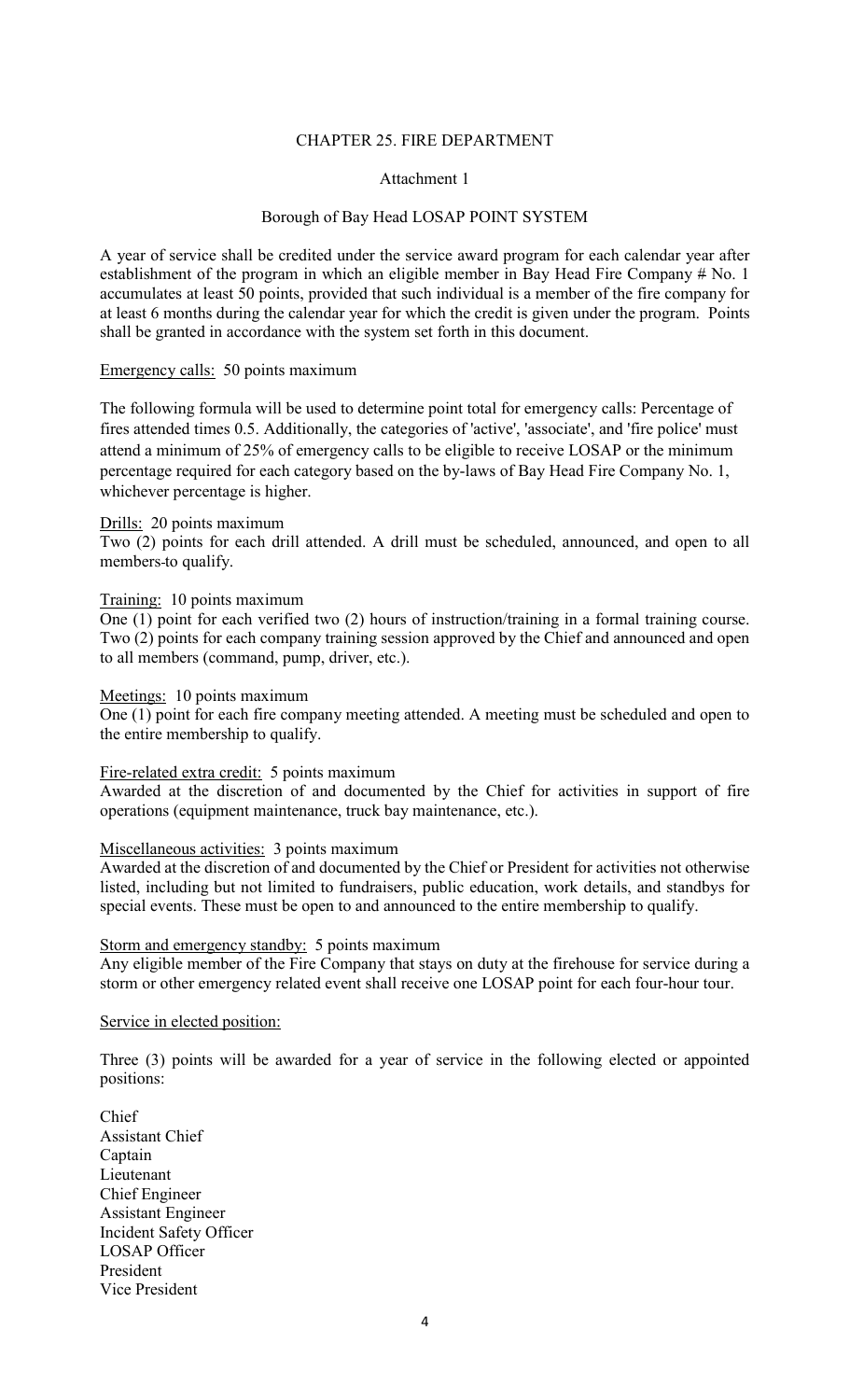Recording Secretary Corresponding Secretary Treasurer Assistant Treasurer Training Officer Fire Police Captain